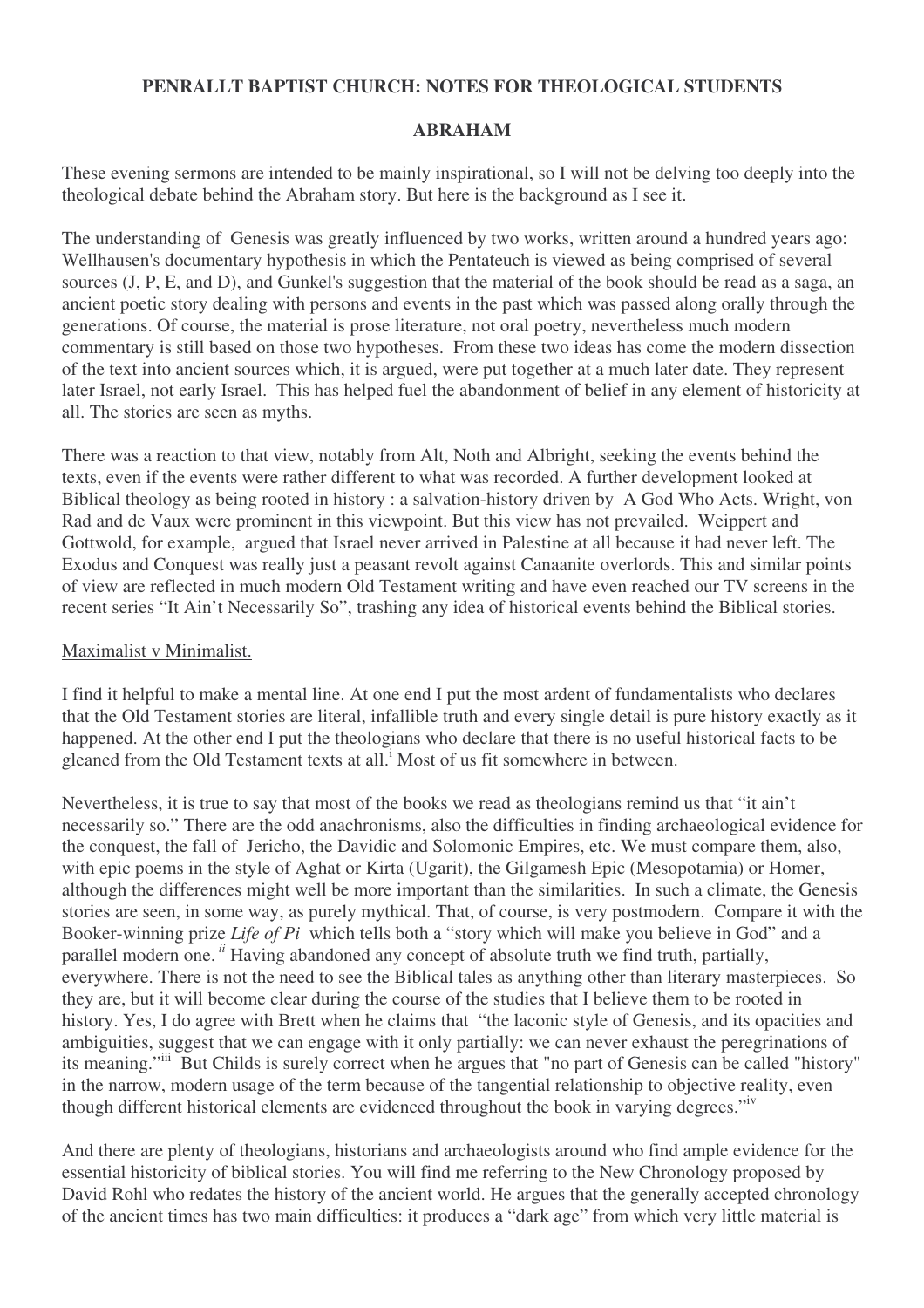found and it bases itself on a very questionable identification of Pharaoh Shishak of the Bible with Shoshenk I of the 21st Dynasty. Many of the Egyptian dynasties, he says, were co-existent and not consecutive. This shortens the period by about 300 hundred years, explains why there is a "dark age" ( it represents decades rather than centuries) and places Solomon in the late bronze age rather than the iron age IIA, while the Exodus comes out at around 1450 B.C. when there is evidence of substantial destruction in Palestine, including Jericho. You can buy his ( expensive books ) or visit his very beautiful web site, and even join the usergroup and eavesdrop on PhD students around the world as they struggle to make it all work.<sup>v</sup> It doesn't. At least not yet.<sup>vi</sup> I find his arguments against the Old Chronology to be powerful, but his reconstruction unconvincing. It is one of the facts of life that if you use his material in an essay it will be marked down and if I use it in the pulpit I will be congratulated! However if you want to attend a really **high level day seminar on the subject** with Rohl, Kitchen and others then check this footnote! vii

In Abraham's case the evidence against his existence is non-existent. He left no physical reminders of his passage through the Promised Land, but we could not possbibly expect him to have done so. It is widely acknowledged that the general details of the story fit well into what we know of the times he lived in. To claim he is some kind of mythological figure is a gratuitous claim with no basis in evidence. I am happy to admit that the occasional detail needs careful examination ( the appearance of camels, for example is a contentious subject because of uncertainty concerning the date of their domestication ), but I will not waste time trying to prove the existence of a character so central to the Biblical story.

### The Documentary Hypothesis

There certainly do seem to be several sources to the book of Genesis, each with their own vocabulary and original storyline. Later texts such as the books relating to the monarchy often refer the reader back to other texts which have clearly formed the basis for the canonical scriptures. There is no reason to suppose that everything in any book of the Bible had one, single source. The only objection that I can see an evangelical having to the general assumption of the documentary hypothesis is the association of the Pentateuch with Moses. If you believe that the Book of Moses was written by him rather than just associated with him, then I guess you have no choice but to reject the hypothesis and suggest some other explanation for the apparent presence of different sources in the text. For myself, I never believed that Moses wrote about his own death (although I have heard someone passionately defend that Moses did describe his own demise before walking off up the mountain and dying), and therefore I always assumed that there was a canonical editor or editors involved. Just how or when the material came to form the Pentateuch as we know it is another question, and no date impresses itself upon me as being the obviously correct one. If you don't mind, I will not even hazard a guess at when the Pentateuch came into being as canonical scripture. It may well have undergone a complex development over a long period of time.

# The Structure of Genesis 12-25

The section fits into the structure of the book of Genesis based around the genealogical formula, "these are the generations (toledoth) of . . ." You will find the formula, with some variation in 2:4, 5;1, 6;9, 10;1, 11:10, 11:27, 25;19, 36;1(9) and 37:2. Sitting firmly in the middle of the book is the generation of Abraham. You can take either Von Rad's view that the Genesis 1-11 forms a prologue for Abraham's story, viii or follow Westerman and see them as independent sections.<sup>ix</sup> I will be following Von Rad's line because of the centrality of the "promise and blessing" theme. No one, in my opinion, has brought this out more clearly than Walter C. Kaiser Jr whose book I warmly commend to you.<sup>x</sup> This promise of God dramatically narrows down to just one family in Genesis 12. By telling the story of exile in Egypt and struggles in the Promised land, the canonical authors firstly lead us to identify with the "chosen family" as to imply that we, too, are the family of faith, the chosen ones inheriting God's promise and blessing. The reason is plain: the promise to the patriarchs was not fulfilled and so became eschatological, looking forward to the Exodus and beyond. Beyond to what? To when the canonical form of the Pentateuch came into being, certainly, but beyond, to its readers and eventually to the New Testament's startling announcement that as people of faith we, too, are heirs of the promise like Abraham.